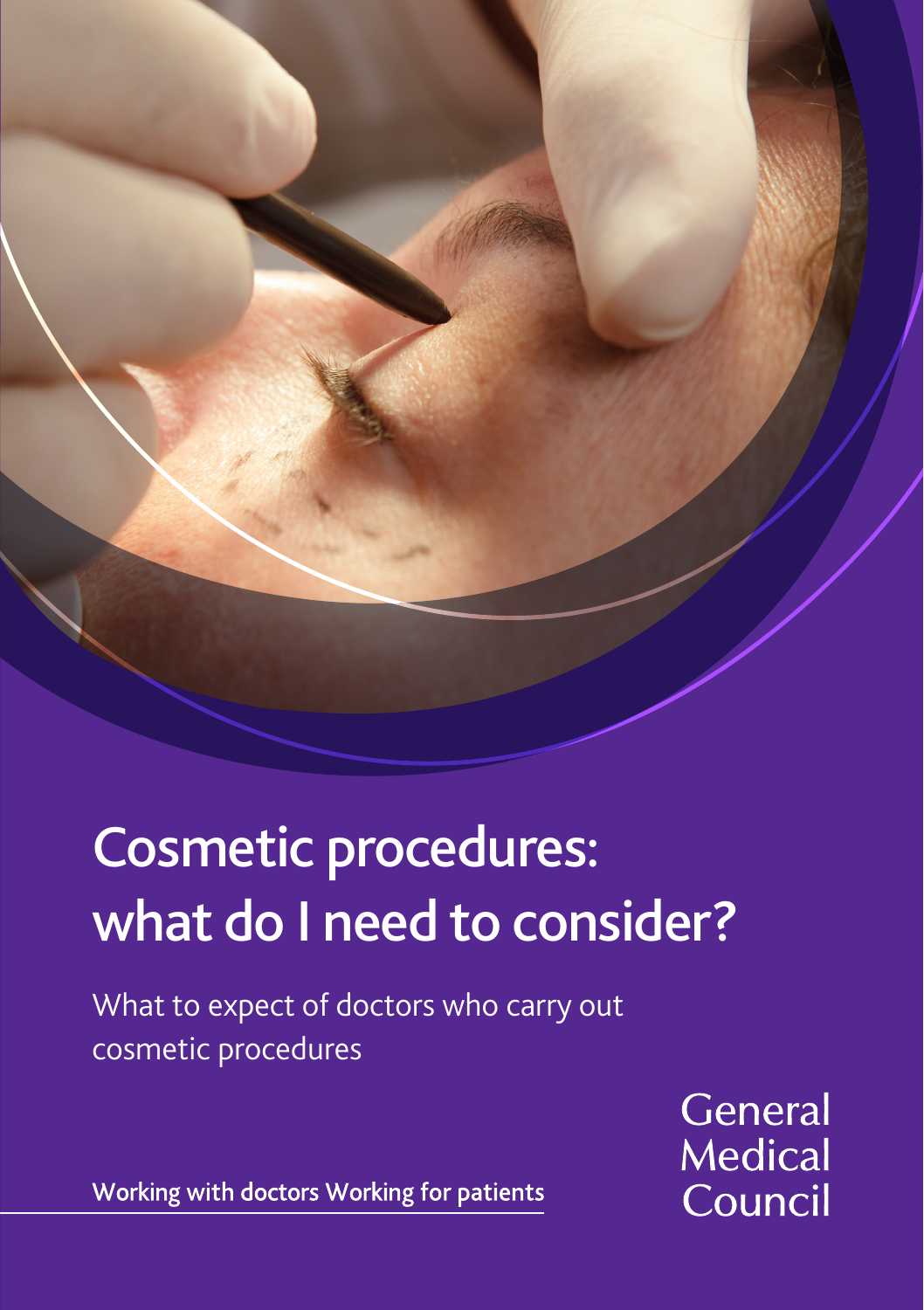### Before your first appointment

#### **Find out more and talk it through**

If you're considering having a cosmetic procedure, do your research on the procedure, the doctor who will treat you and the place in which it will be carried out. The NHS Choices website is a good place to start: **[bit.ly/NHSChoices\\_cosmetic](http://bit.ly/NHSChoices_cosmetic)**.

You might want to talk it through with friends and family or your GP, or find out about the experiences of people who have had similar procedures – for example, through online discussion forums.

#### **Check your doctor's registration**

Make sure the doctor who will carry out your cosmetic procedure is registered with us and holds a licence to practise – only doctors who are on our register with a licence to practise are allowed to treat patients in the UK. To see our register, go to **[www.gmc-uk.org/register](http://www.gmc-uk.org/register)**.

#### **What if your practitioner isn't a doctor?**

We know lots of procedures may be carried out by other professionals. Again, NHS Choices (above) has some useful advice on this.

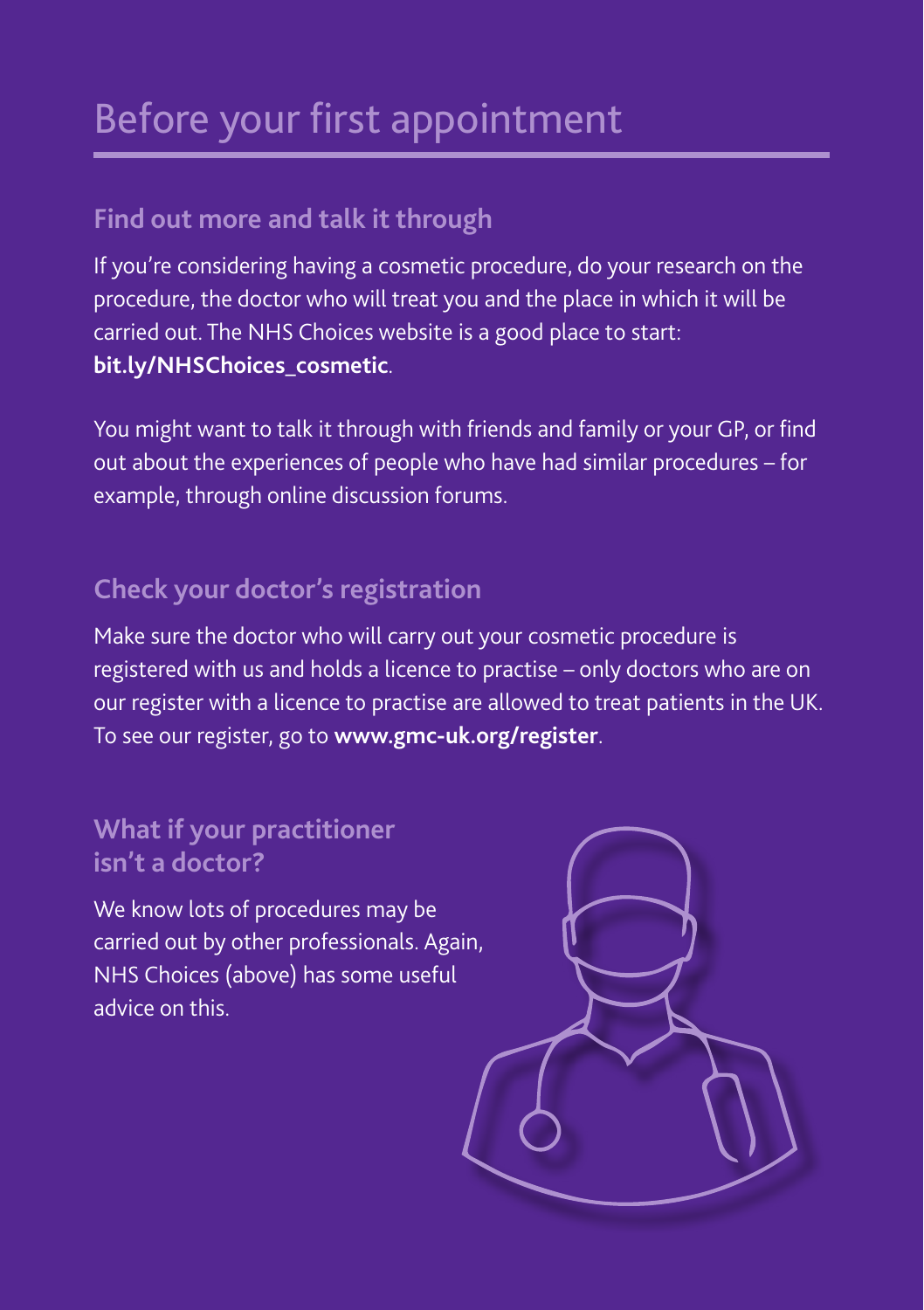### **Check your clinic or hospital**

#### **For surgical procedures**

If you're considering a surgical cosmetic procedure, such as breast enlargement or liposuction, make sure the clinic or hospital is registered with the relevant regulatory body. These are:

- **England** Care Quality Commission: **[www.cqc.org.uk](http://www.cqc.org.uk)**
- **Northern Ireland** The Regulation and Quality Improvement Authority: **[www.rqia.org.uk](http://www.rqia.org.uk)**
- **Scotland** Healthcare Improvement Scotland: **[www.healthcareimprovementscotland.org](http://www.healthcareimprovementscotland.org)**
- **Wales** Healthcare Inspectorate Wales: **[www.hiw.org.uk](http://www.hiw.org.uk)**.

These regulators inspect clinics and hospitals, to check that their standards of practice are being met and care is delivered in a safe environment. You can find inspection reports on their websites.

The Royal College of Surgeons of England website has information that can help you choose a hospital and a surgeon – no matter what part of the UK you live in – who has the right skills and experience for the procedure. See **[www.rcseng.ac.uk/cosmeticsurgerystandards](http://www.rcseng.ac.uk/cosmeticsurgerystandards)**.

#### **For non-surgical procedures**

Organisations that provide only non-surgical cosmetic procedures, such as dermal fillers or Botox®, should also do so in a safe and suitable environment. Some providers sign up to voluntary registration with organisations such as:

- Save Face: **www.saveface.co.uk**
- Treatments You Can Trust: **[www.treatmentsyoucantrust.org.uk](http://www.treatmentsyoucantrust.org.uk)**.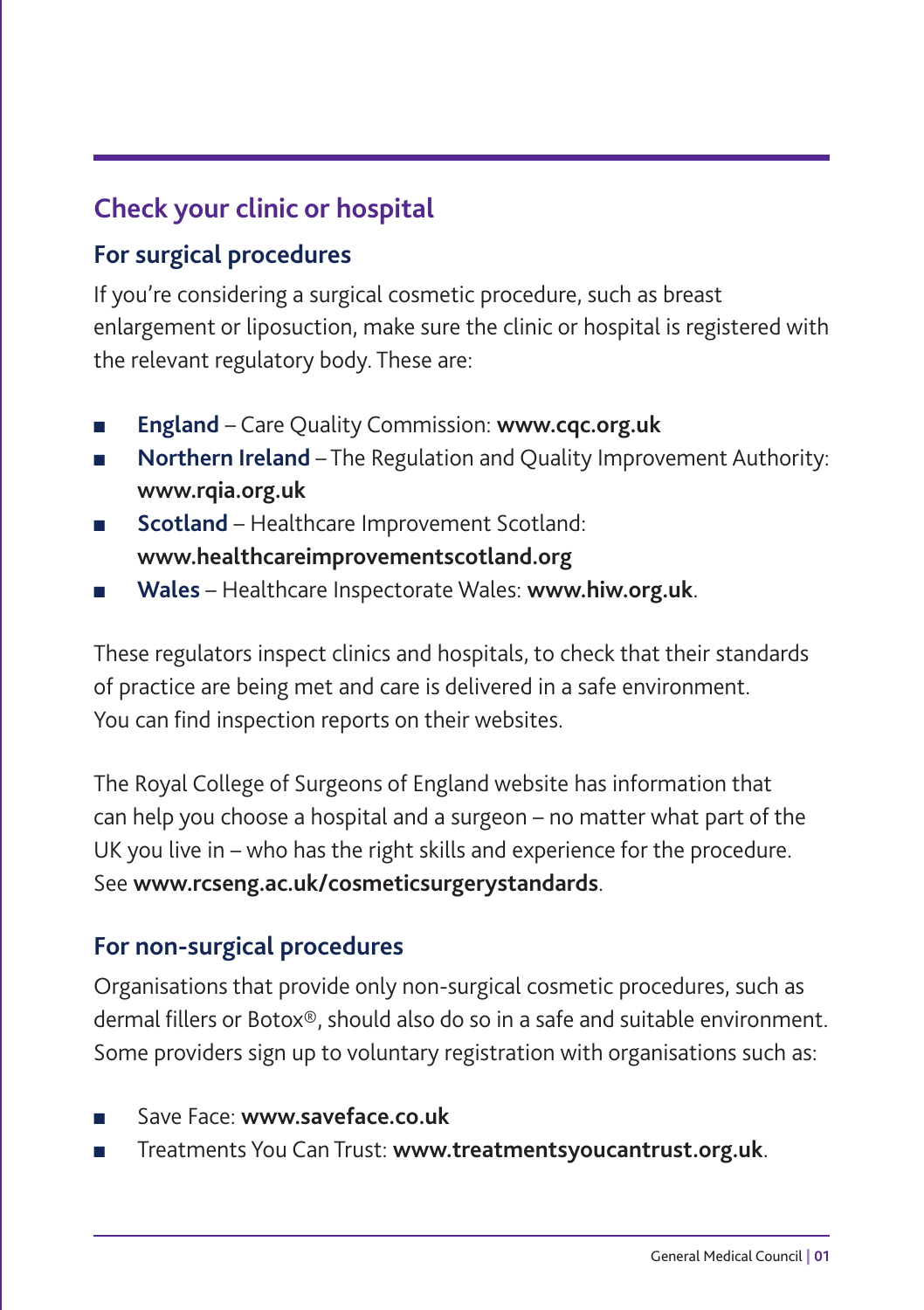### Are you having a cosmetic procedure abroad?

If you're thinking of having a cosmetic procedure outside the UK, you might also consider:

- whether the doctors and treatment providers have the same standards of care and safety as in the UK
- whether any language barriers could prevent good communication and discussion about your procedure
- arrangements for follow-up care and dealing with any complications that might arise
- the potential cost implications of having to return overseas for any necessary follow-up care
- any additional risks that might arise from travelling for the procedure – for example, increased risk of deep vein thrombosis from flying
- medical insurance arrangements and who will pay if something goes wrong
- whether your travel insurance for the trip is adequate and will cover having the cosmetic procedure.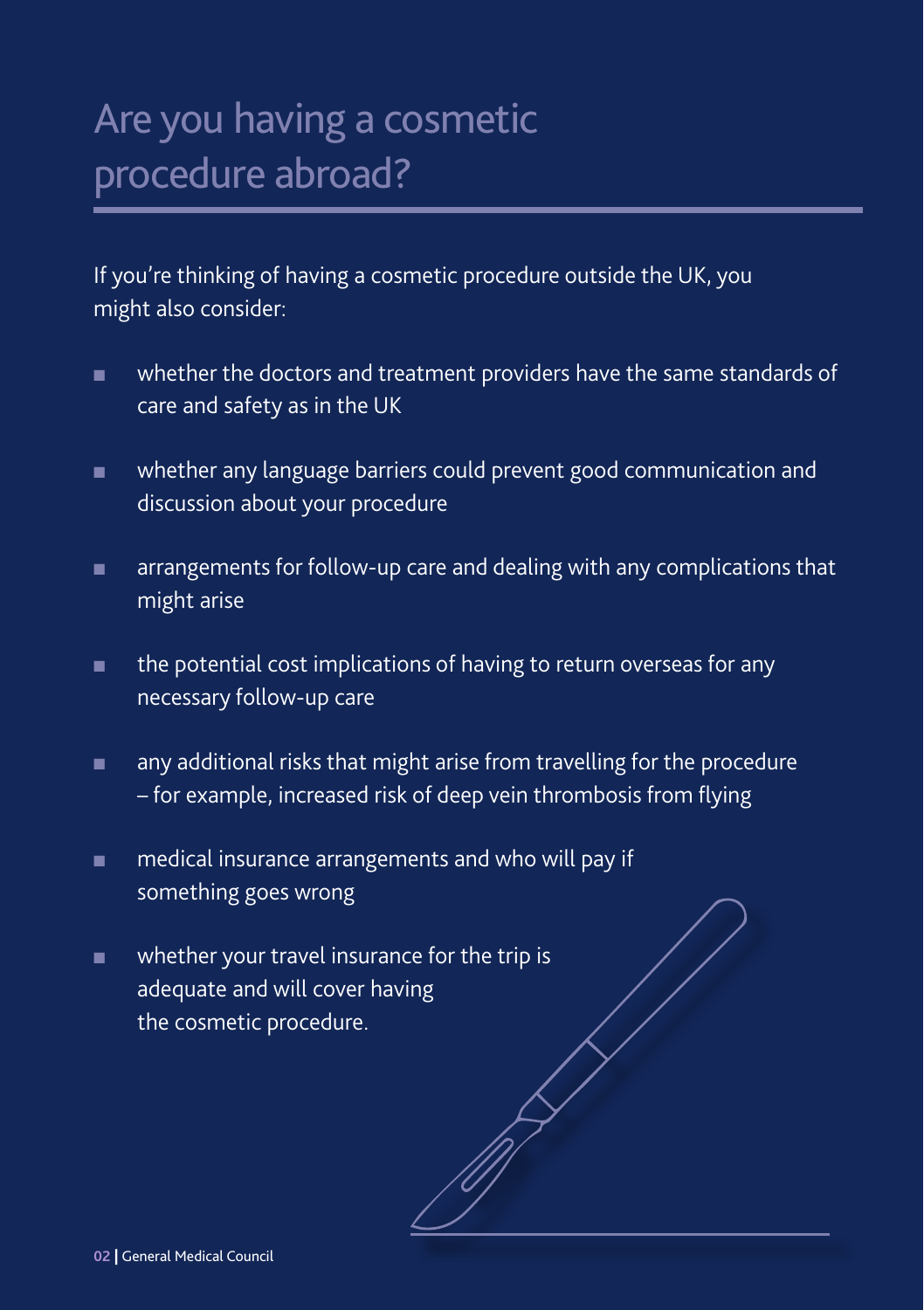### Meet your cosmetic doctor

#### **Some questions to ask**

- Will you carry out the procedure yourself? (If not, ask to meet with the doctor who will treat you.)
- Have you done this procedure before?
- What does the procedure involve and how long will it take?
- How long will it take for me to recover?
- What sort of outcome can I expect?
- My procedure involves implants or injectables can you confirm these meet approved guidelines?
- What are the potential risks and complications for me of the procedure?
- How long will the benefits last? Will I need to have the procedure done again?
- What potential costs are involved, including if anything goes wrong or needs to be repeated?
- What is covered (and not covered) by the aftercare you provide?
- Are you insured? And what is the process if something goes wrong?

These are just some sample questions. For more suggestions, visit the Royal College of Surgeons of England website or **[bit.ly/bapras\\_asksurgeon](http://bit.ly/bapras_asksurgeon)**.

#### **Give your doctor the right information**

Make sure you tell your doctor about any medicines you take and other health-related issues you have.

Your doctor may want to consult with your GP. They need your permission to do this – you have the right to say no, but this may affect the doctor's view about how safe the procedure is and whether to go ahead.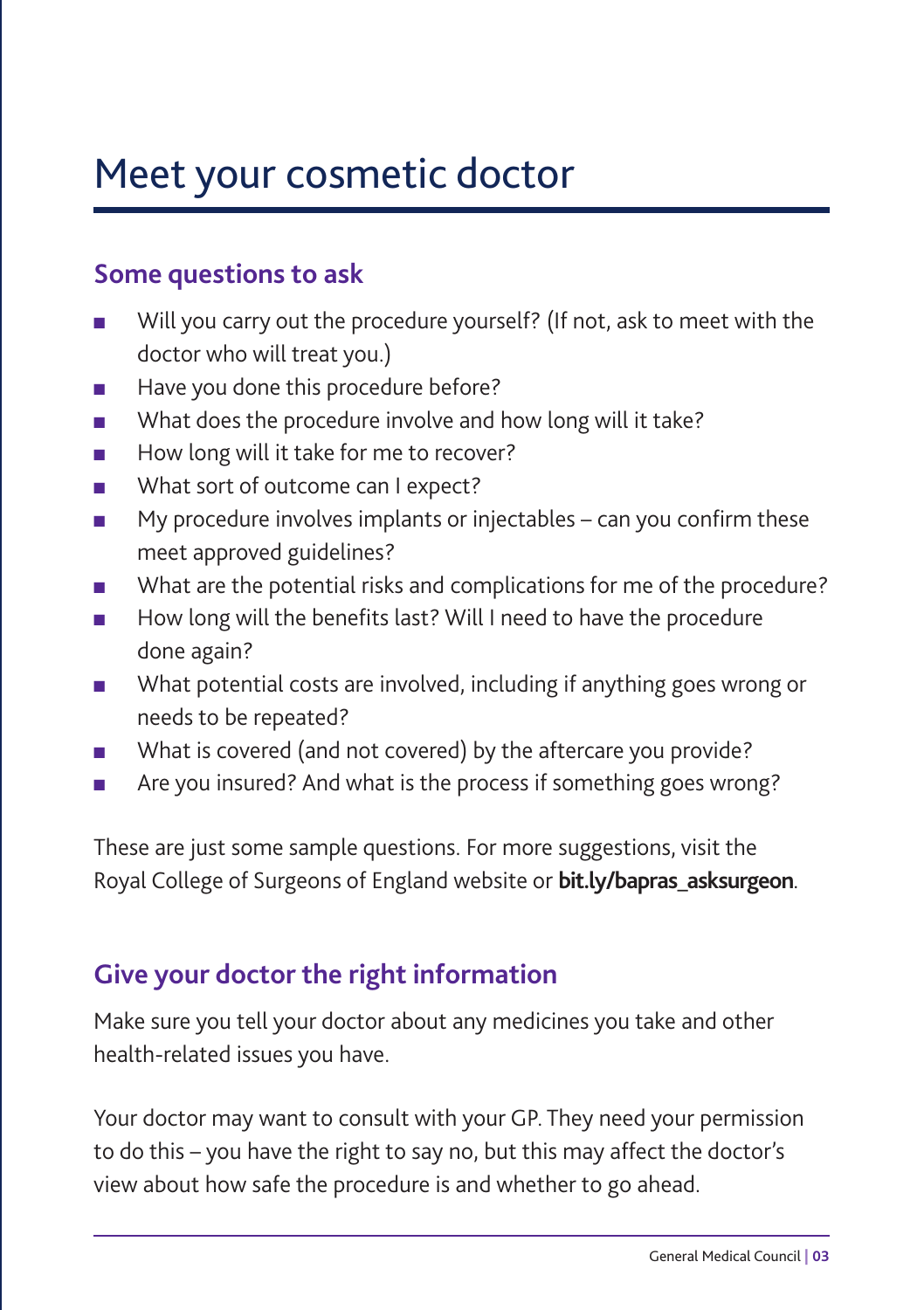#### **Getting your consent**

The doctor who will carry out your procedure must speak to you and get your consent for it to go ahead. They must not delegate this responsibility to other staff, because only the doctor who will carry out the procedure knows what they can achieve in your specific circumstances.

Giving your consent to a procedure is more than just signing a form. You must have enough information about the procedure, including any anaesthetic required, to be able to give your consent to it. This must include a discussion about the risks and benefits and the likely outcome of your treatment.

Your doctor must listen to you and answer any questions that you may have about the procedure. If there is anything you don't understand, you can always ask them to explain it again.

Your doctor must also give you enough time to reflect on the pros and cons of having the procedure and to decide whether you want to go ahead.

The amount of information and time will vary from procedure to procedure and person to person – what's important is that you have all the information you need, and enough time to consider it, so you can make your decision.

#### **Your right to change your mind**

Even once you have decided to go ahead with a procedure, you can change your mind at any stage. Your doctor must tell you this and explain what the practical and financial implications will be if you decide not to go ahead.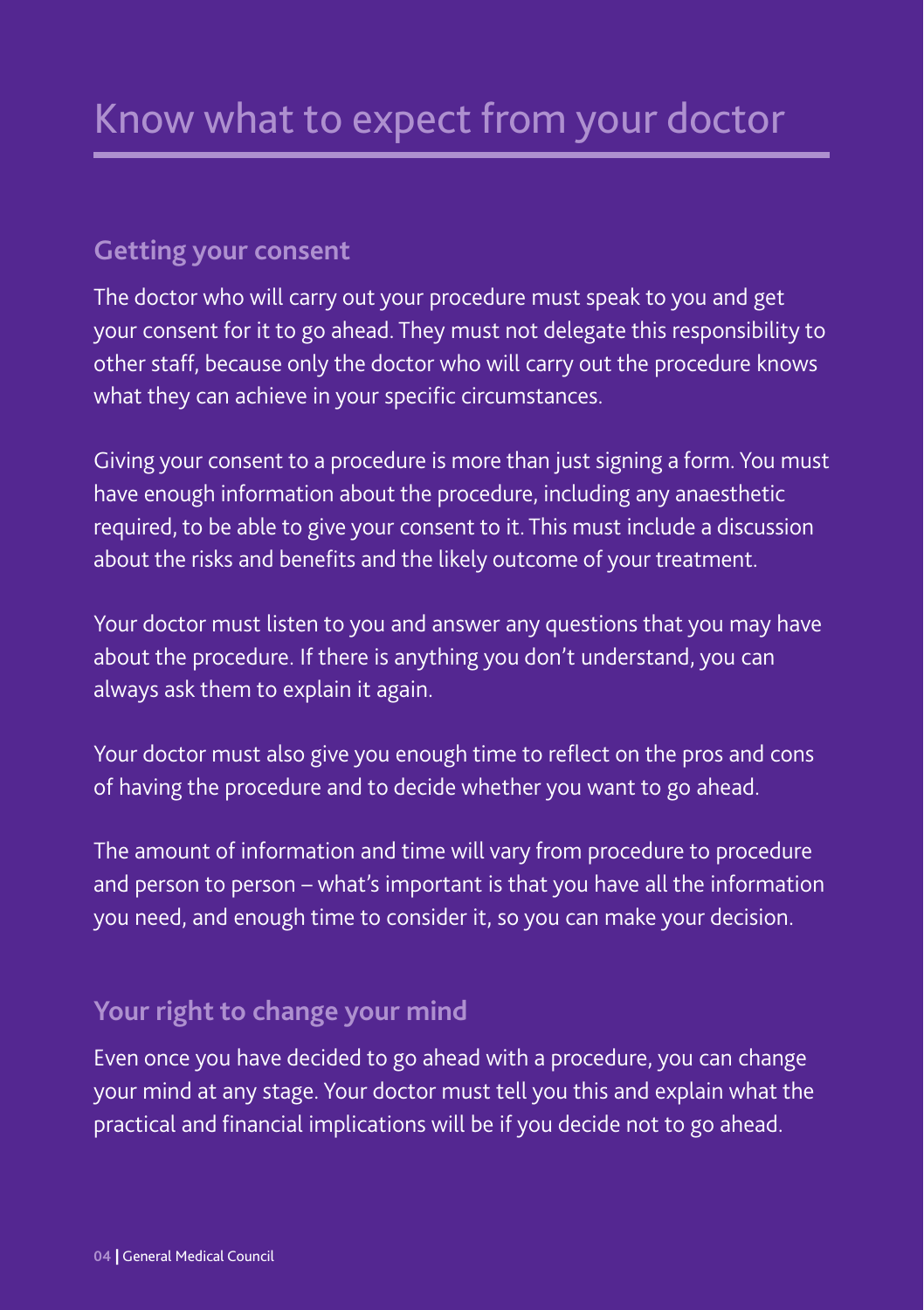#### **Considering the overall benefits to you**

Even if you are sure you want a procedure, your doctor must reach their own view about whether it will be of overall benefit to you. They will take your wishes and preferences into account, but your doctor is not under any legal or professional duty to provide the procedure if they don't think it is appropriate.

If your doctor decides not to provide the procedure, they should explain why and discuss other available options, including your right to a second opinion.

Your doctor must consider your psychological needs and refer you to an experienced colleague if the care you need is outside their expertise. Similarly, if they feel they can't safely carry out the procedure for any reason, they must refer you to another practitioner.

#### **Conflicts of interests**

Your doctor must tell you if they have any financial or commercial interests in the procedure you're considering, or in the clinic where you'd have it, so you can decide whether those interests could influence the advice they give you. For example, a doctor might own the rights to a procedure, or their family member may get a share of the profits from a clinic.

#### **Injectable prescription-only cosmetic procedures**

Your doctor must not prescribe injectable cosmetic medicines (such as Botox®, Dysport® or Vistabel®) by phone, video-link or online.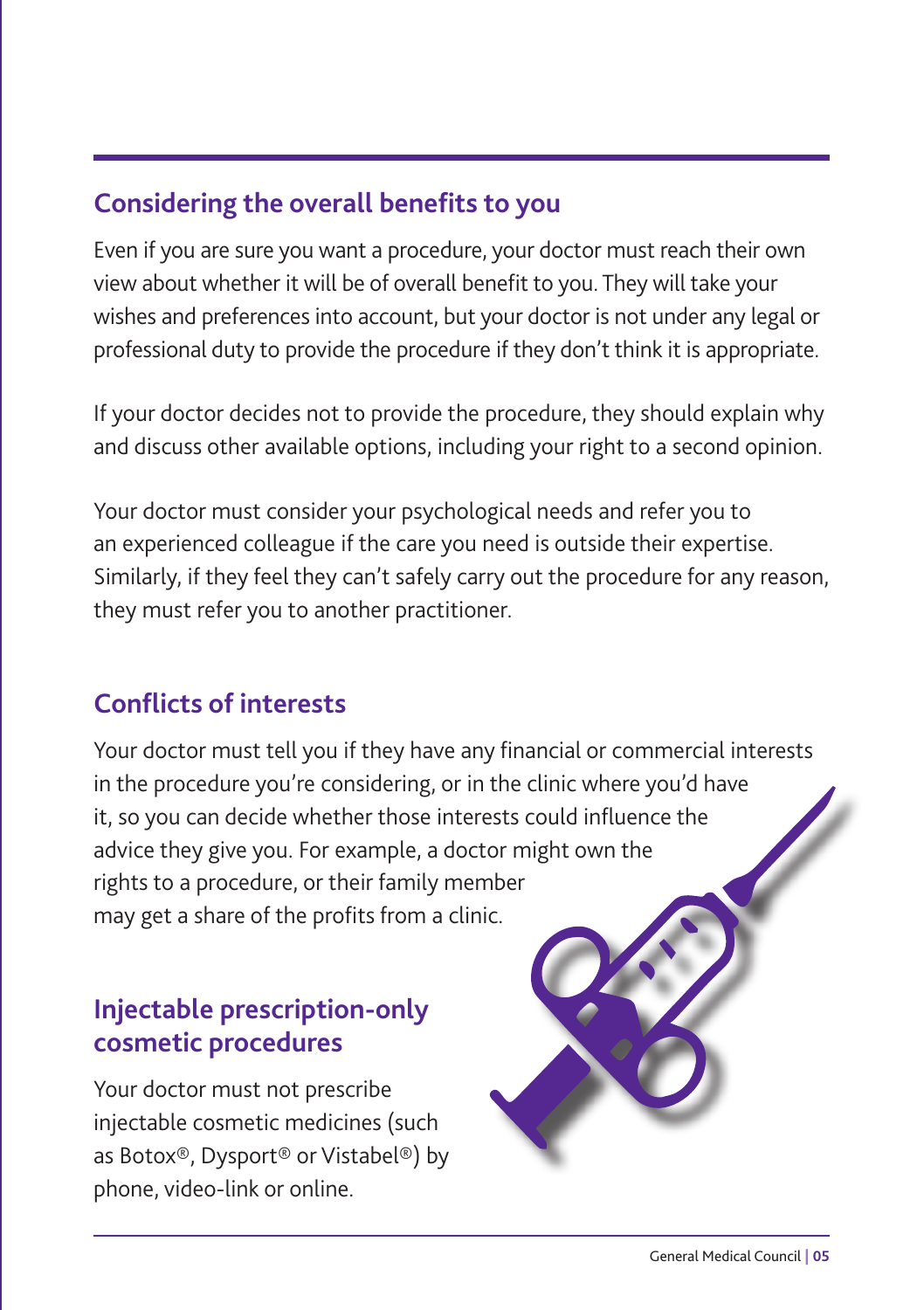### After your procedure

Make sure you're clear about what to look out for that might indicate a negative reaction to the procedure, and when you should contact the clinic.

Your doctor must:

- make sure you have the right medicines and any equipment you may need to care for yourself
- tell you whether you need any follow-up procedures or appointments
- make sure you have the details of someone you can contact at the clinic who is suitably qualified to advise you if you experience complications
- ask for your feedback and check that you are satisfied with the outcome
- give you written information about the procedure you've had, including any medicines or devices used. This is important and will help you if you have a negative reaction, need any further procedures or if a product is recalled.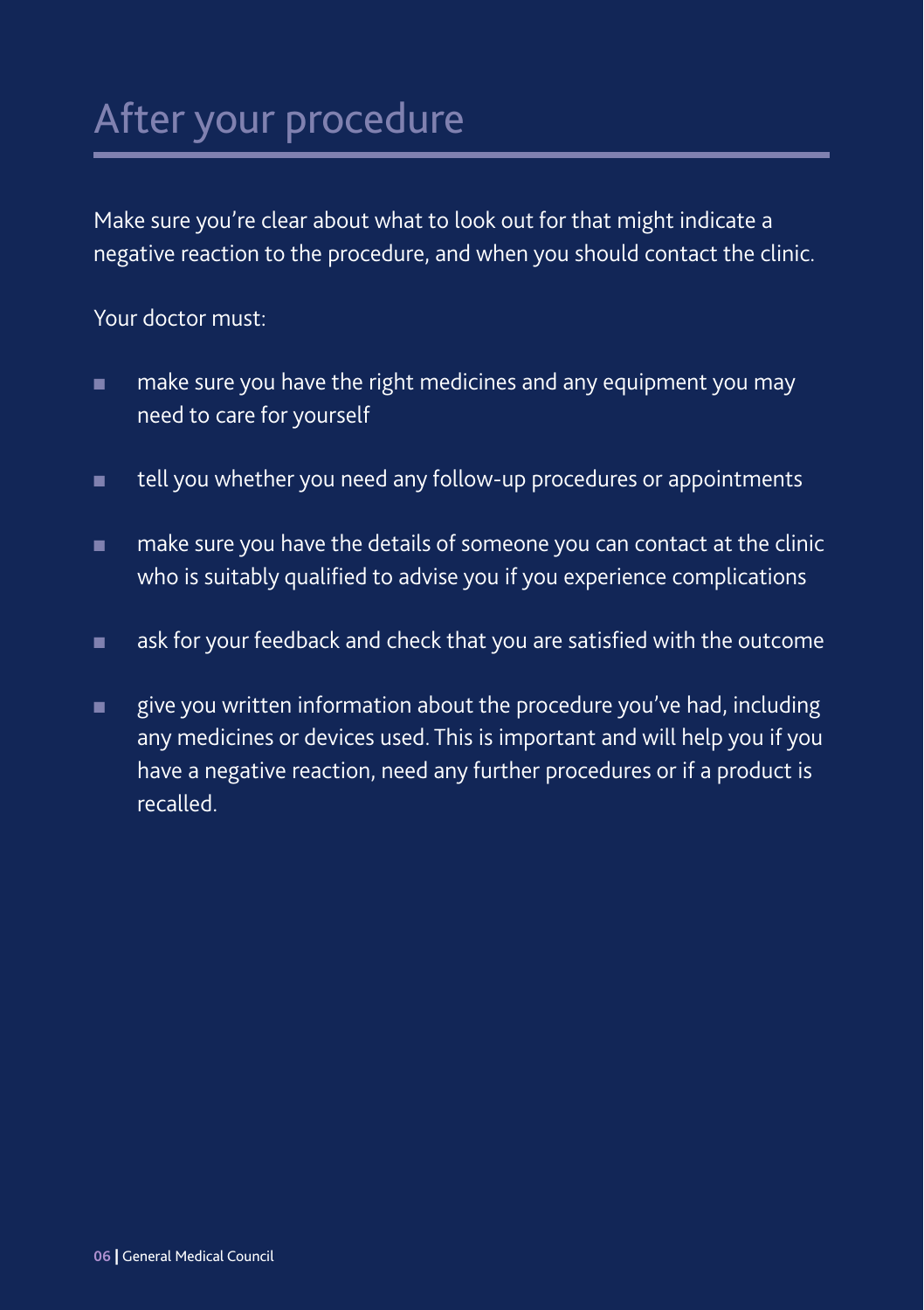### Rules about advertising cosmetic procedures

The marketing of cosmetic procedures must be factual, clear and not misleading. It must not target children or young people and it must not try to pressure you into making decisions quickly (for example, by using time-limited special offers). Cosmetic procedures must not be offered as prizes.

If you have concerns and want to check whether the advertising used by a doctor, clinic or hospital is acceptable, you can find out about this at **[www.cap.org.uk](http://www.cap.org.uk)**.

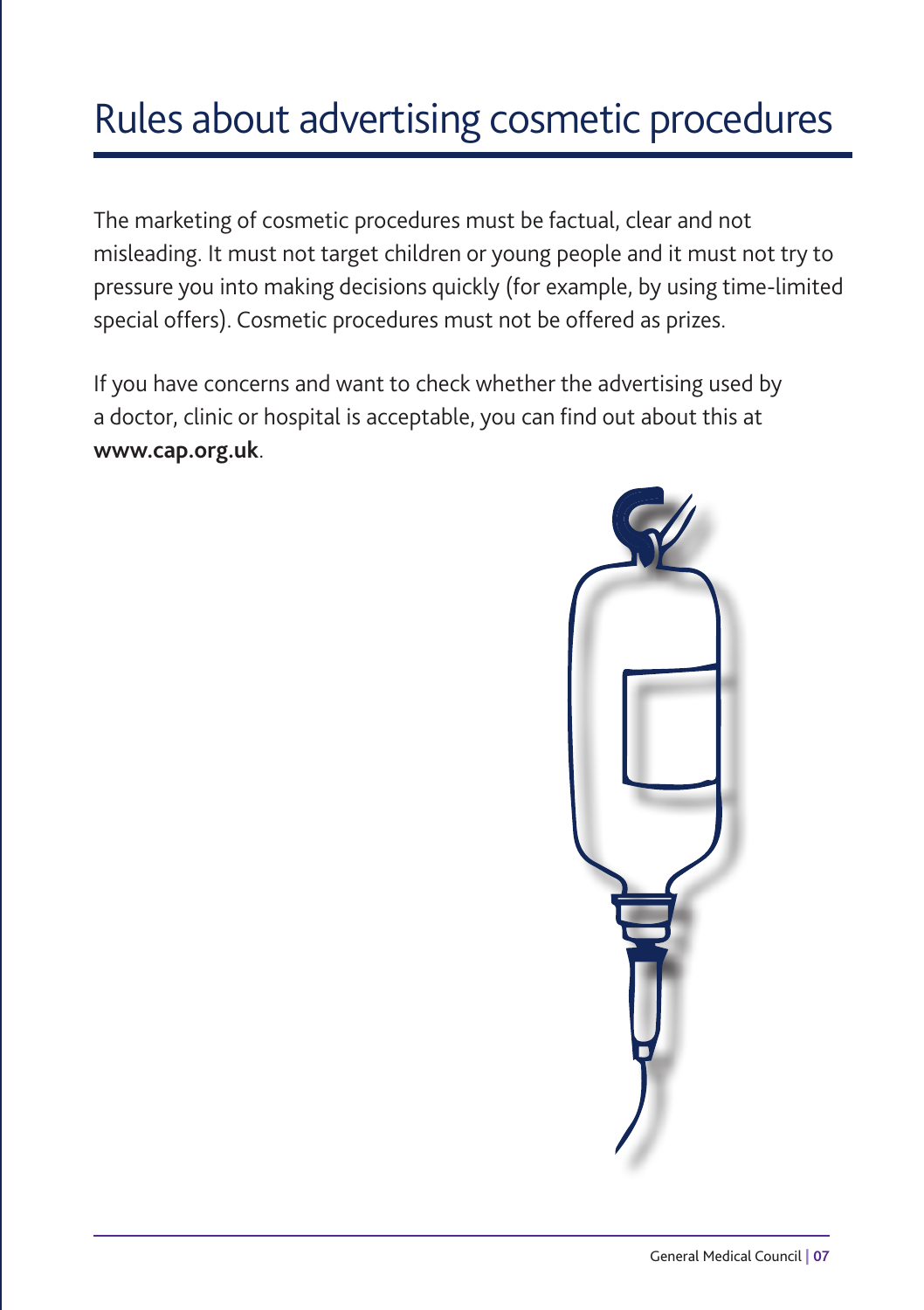### Other useful organisations

**The Health and Social Care Information Centre** has a breast and cosmetic implant registry. This aims to capture data about all breast implant surgery carried out privately and by the NHS and will expand to cover other types of implant in the future. The register helps to make sure patients can be traced in the event of an implant recall. See **[www.hscic.gov.uk/](http://www.hscic.gov.uk)bcir**.

**The Advertising Standards Authority** is the UK's independent regulator of advertising across all media. Its work includes acting on complaints and proactively checking the media to take action against misleading, harmful or offensive advertisements. See **[www.asa.org.uk](http://www.asa.org.uk)**.

**The Medicines and Healthcare products Regulatory Agency** regulates medicines, medical devices such as breast implants, and blood components for transfusion in the UK. See **[bit.ly/MHRA\\_website](http://bit.ly/MHRA_website)**.

**The Private Healthcare Information Network** collects and publishes surgical information about independent healthcare to help patients make informed choices. See **[www.phin.org.uk](http://www.phin.org.uk)**.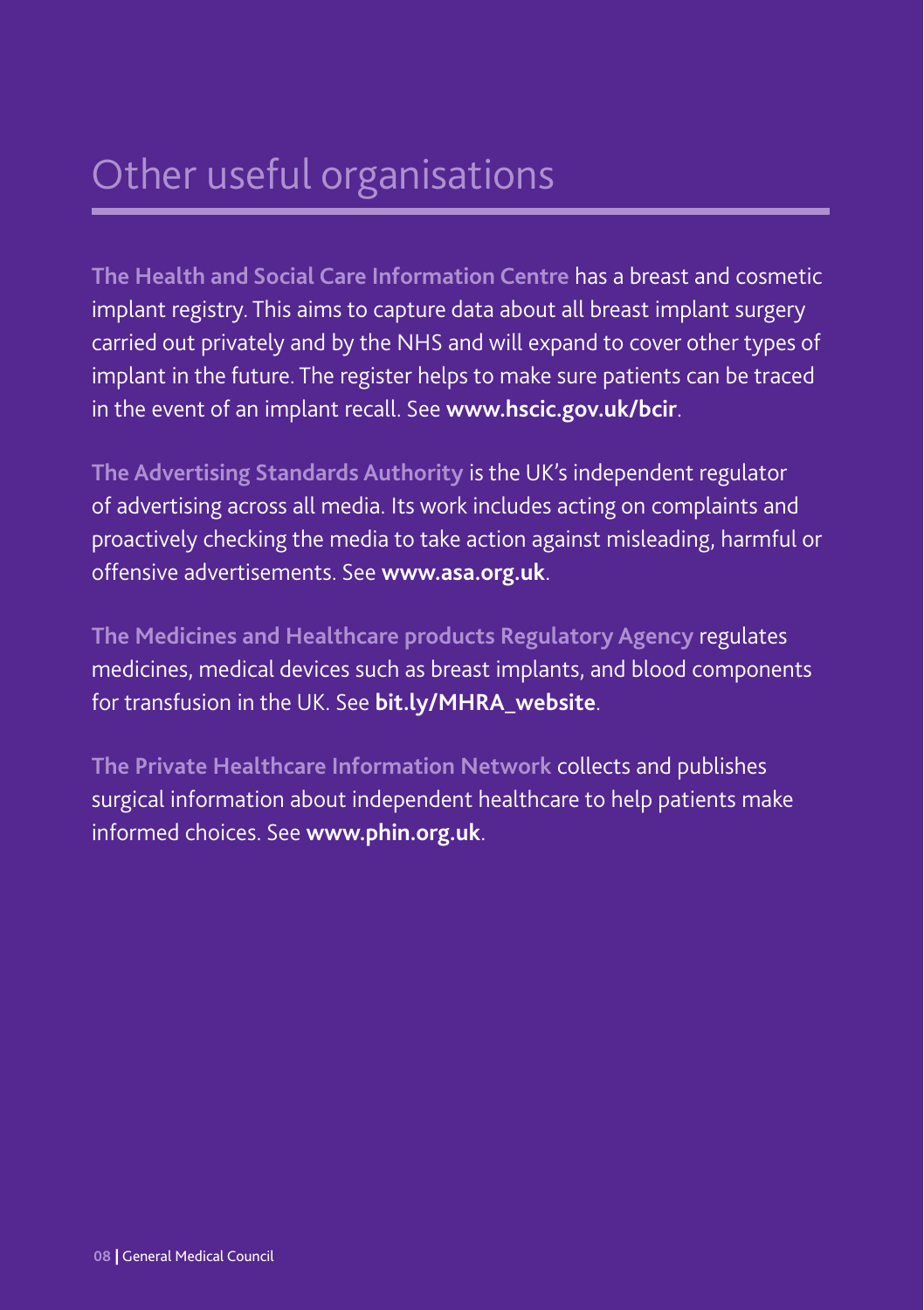## What to do if you are unhappy about the care you get from your doctor

If you have a concern or complaint about your doctor, this is usually best settled directly with them or the organisation they work for.

However, if you think a doctor is putting the safety of patients at risk or has seriously fallen short of the standards we expect, go to:

■ **[www.gmc-uk.org/p](http://www.gmc-uk.org/patientshelp)atientshelp**.

You can read the guidance that doctors must follow at:

■ **[www.gmc-uk.org/cosmetic](http://www.gmc-uk.org/cosmetic)**.